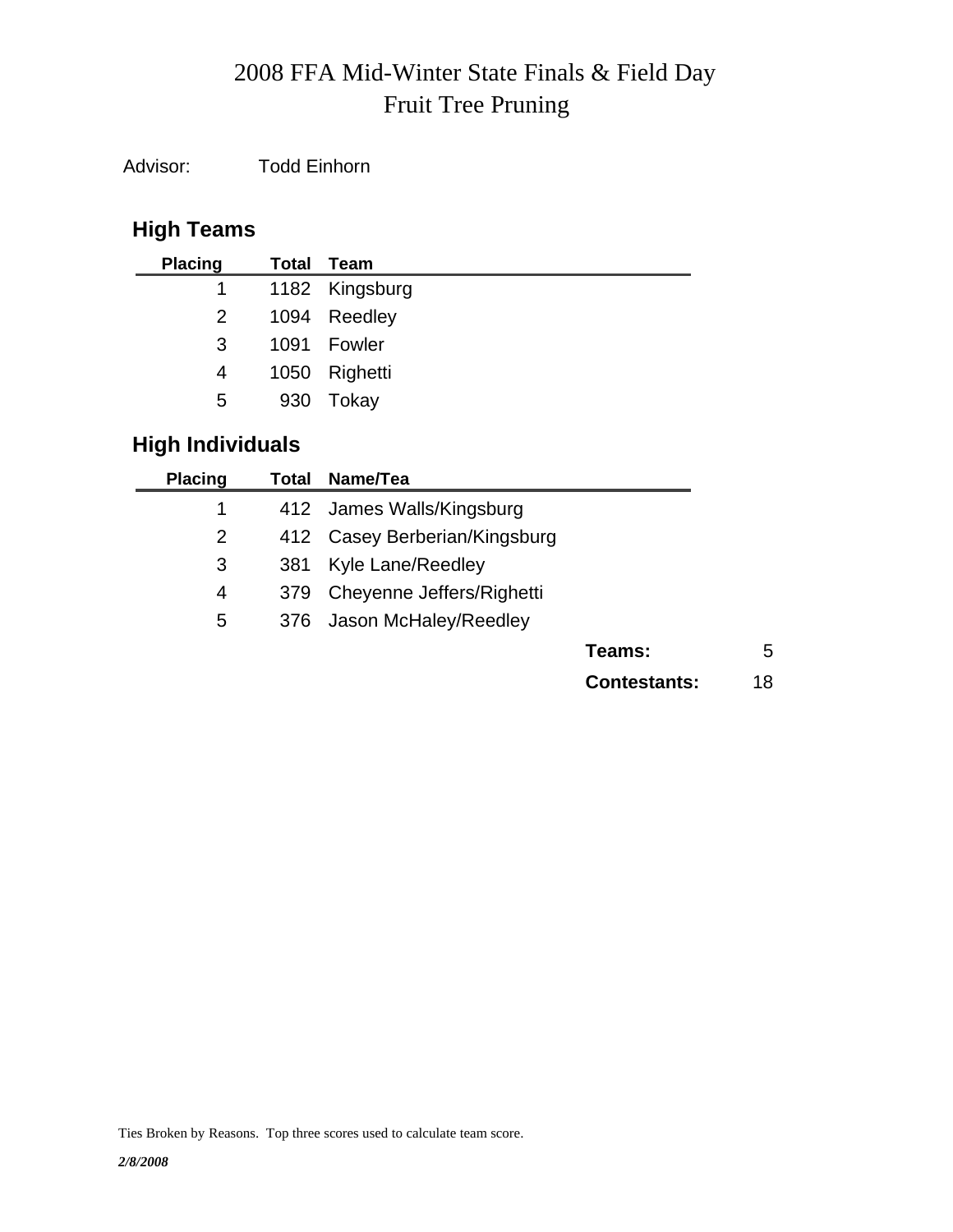# 2008 FFA Mid-Winter State Finals & Field Day Fruit Tree Pruning

| Advisor:          | Todd Einhorn |           |                         | Teams:       | 5                             |
|-------------------|--------------|-----------|-------------------------|--------------|-------------------------------|
|                   |              |           |                         | Contestants: | 18                            |
| <b>High Teams</b> |              |           | <b>High Individuals</b> |              |                               |
| <b>Placing</b>    | Total        | Team      | <b>Placing</b>          | Total        | Name/Tea                      |
|                   | 1182         | Kingsburg |                         |              | 412 James Walls/Kingsburg     |
| $\overline{2}$    | 1094         | Reedley   | 2                       |              | 412 Casey Berberian/Kingsburg |
| 3                 | 1091         | Fowler    | 3                       | 381          | <b>Kyle Lane/Reedley</b>      |
| 4                 | 1050         | Righetti  | 4                       | 379          | Cheyenne Jeffers/Righetti     |
| 5                 | 930          | Tokay     | 5                       | 376          | Jason McHaley/Reedley         |

### **Sub Contest High Teams Sub Contest High Individuals**

| <b>Sub Contest Placing Team</b> |    |           | <b>Score</b> |                         |   | <b>Sub Contest Placing Name/Team</b> |     |  |
|---------------------------------|----|-----------|--------------|-------------------------|---|--------------------------------------|-----|--|
| <b>Written Quiz</b>             | -1 | Kingsburg | 200          | <b>Written Quiz</b>     | 1 | Cheyenne Jeffers/Righetti            | 80  |  |
|                                 | 2  | Righetti  | 182          |                         | 2 | James Walls/Kingsburg                | 78  |  |
|                                 | 3  | Reedley   | 166          |                         | 3 | Casey Berberian/Kingsburg            | 70  |  |
|                                 | 4  | Fowler    | 150          |                         | 4 | Jason McHaley/Reedley                | 68  |  |
|                                 | 5  | Tokay     | 138          |                         | 5 | Kyle Lane/Reedley                    | 58  |  |
| <b>Pruning Class</b>            | 1  | Kingsburg | 248          | <b>Pruning Class</b>    | 1 | Ashely Hennesay/Kingsburg            | 89  |  |
|                                 | 2  | Fowler    | 184          |                         | 2 | James Walls/Kingsburg                | 85  |  |
|                                 | 3  | Reedley   | 182          |                         | 3 | Casey Berberian/Kingsburg            | 74  |  |
|                                 | 4  | Righetti  | 158          |                         | 4 | Kyle Lane/Reedley                    | 69  |  |
|                                 | 5  | Tokay     | 93           |                         | 5 | Cheyenne Jeffers/Righetti            | 67  |  |
| Plums                           | 1  | Reedley   | 242          | Plums                   | 1 | Kyle Lane/Reedley                    | 89  |  |
|                                 | 2  | Righetti  | 234          |                         | 2 | Casey Berberian/Kingsburg            | 86  |  |
|                                 | 3  | Kingsburg | 233          |                         | 3 | Tim Faria/Tokay                      | 86  |  |
|                                 | 4  | Tokay     | 233          |                         | 4 | Ashely Perez/Righetti                | 81  |  |
|                                 | 5  | Fowler    | 229          |                         | 5 | Jared Smith/Fowler                   | 80  |  |
| <b>Pruning Mature Pe</b>        | 1  | Fowler    | 230          | <b>Pruning Mature P</b> | 1 | Jason McHaley/Reedley                | 87  |  |
|                                 | 2  | Reedley   | 215          |                         | 2 | Casey Berberian/Kingsburg            | 83  |  |
|                                 | 3  | Kingsburg | 207          |                         | 3 | Mike Zavala/Fowler                   | 80  |  |
|                                 | 4  | Tokay     | 184          |                         | 4 | James Walls/Kingsburg                | 77  |  |
|                                 | 5  | Righetti  | 183          |                         | 5 | <b>Jared Smith/Fowler</b>            | 76  |  |
| Pruning Peach (Ca               | 1  | Fowler    | 298          | Pruning Peach (C        | 1 | Victoria Bowman/Fowler               | 100 |  |
|                                 | 2  | Kingsburg | 294          |                         | 2 | Ashely Hennesay/Kingsburg            | 99  |  |
|                                 | 3  | Righetti  | 293          |                         | 3 | Casey Berberian/Kingsburg            | 99  |  |
|                                 | 4  | Reedley   | 289          |                         | 4 | <b>Jared Smith/Fowler</b>            | 99  |  |
|                                 | 5  | Tokay     | 282          |                         | 5 | Mike Zavala/Fowler                   | 99  |  |

Ties Broken by Reasons. Top three scores used to calculate team score.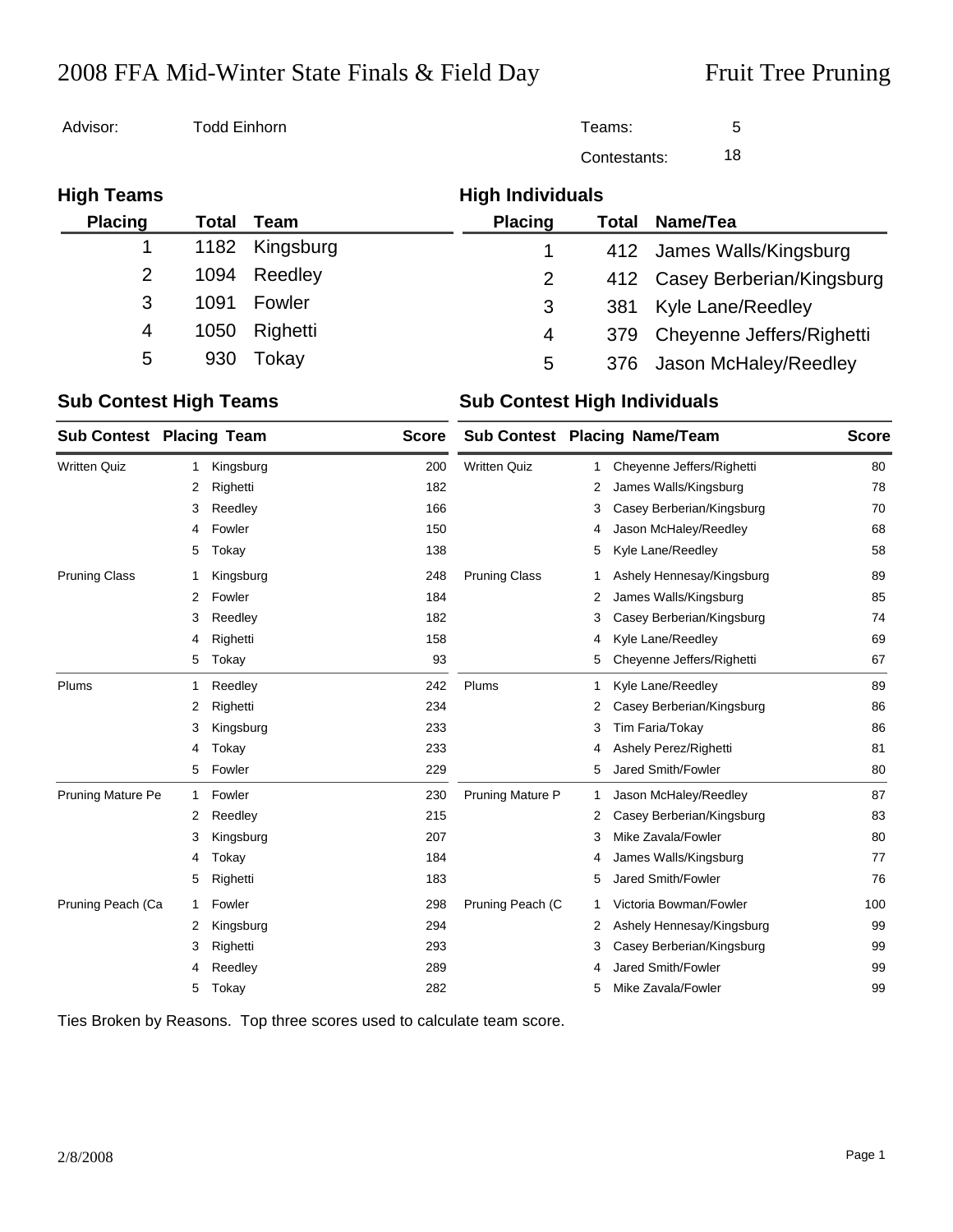# 2008 FFA Mid-Winter State Finals & Field Day Fruit Tree Pruning

|                       | Written Quiz | <b>Pruning Class</b> | <b>Pruning Class</b><br>Reasons | <b>Pruning Mature</b><br>Plums | <b>Pruning Mature</b><br>Peaches | <b>Pruning Mature</b><br>Peaches (Canning) | Tie | Total       | Place          |  |
|-----------------------|--------------|----------------------|---------------------------------|--------------------------------|----------------------------------|--------------------------------------------|-----|-------------|----------------|--|
| <b>Fowler</b>         |              |                      |                                 |                                |                                  |                                            |     | 1091        | $\overline{3}$ |  |
| Jared Smith           | 56           | 32                   | 31                              | 80                             | 76                               | 99                                         | 31  | 374 *       | $\,6\,$        |  |
| Kristin Lopez         | 44           | 27                   | 20                              | 71                             | 72                               | 94                                         | 20  | 328         | 14             |  |
| Mike Zavala           | 42           | 30                   | 30                              | 70                             | 80                               | 99                                         | 30  | 351 *       | 10             |  |
| Victoria Bowman       | 52           | 31                   | 30                              | 79                             | 74                               | 100                                        | 30  | 366 *       | $\overline{7}$ |  |
| <b>Kingsburg</b>      |              |                      |                                 |                                |                                  |                                            |     | <u>1182</u> | $\overline{1}$ |  |
| Ashely Hennesay       | 52           | 44                   | 45                              | 71                             | 47                               | 99                                         | 45  | 358 *       | $\bf 8$        |  |
| <b>Ben Zentner</b>    | 56           | 33                   | 30                              | 76                             | 66                               | 97                                         | 30  | 358         | 9              |  |
| Casey Berberian       | 70           | 36                   | 38                              | 86                             | 83                               | 99                                         | 38  | 412 *       | $\overline{2}$ |  |
| James Walls           | 78           | 42                   | 43                              | 76                             | 77                               | 96                                         | 43  | 412 *       | $\mathbf{1}$   |  |
| <b>Reedley</b>        |              |                      |                                 |                                |                                  |                                            |     | 1094        | $\overline{2}$ |  |
| <b>Curtis Summers</b> | 40           | 30                   | 35                              | 77                             | 60                               | 95                                         | 35  | 337 *       | 12             |  |
| Jason McHaley         | 68           | 28                   | 20                              | 76                             | 87                               | 97                                         | 20  | 376 *       | $\,$ 5 $\,$    |  |
| Kyle Lane             | 58           | 34                   | 35                              | 89                             | 68                               | 97                                         | 35  | 381 *       | $\mathfrak{S}$ |  |
| <b>Travis Dahl</b>    | 48           | 18                   | 20                              | 78                             | 65                               | 97                                         | 20  | 326         | 16             |  |
| Righetti              |              |                      |                                 |                                |                                  |                                            |     | 1050        | $\overline{4}$ |  |
| Anthony Reade         | 50           | 26                   | 20                              | 79                             | 56                               | 96                                         | 20  | 327 *       | 15             |  |
| <b>Ashely Perez</b>   | 52           | 25                   | 20                              | 81                             | 67                               | 99                                         | 20  | 344 *       | 11             |  |
| Cheyenne Jeffers      | 80           | 36                   | 31                              | 74                             | 60                               | 98                                         | 31  | 379 *       | $\overline{4}$ |  |
| <b>Tokay</b>          |              |                      |                                 |                                |                                  |                                            |     | 930         | $\overline{5}$ |  |
| Alexa Lucas           | 52           | 28                   | 25                              | 72                             | 61                               | 94                                         | 25  | 332 *       | 13             |  |